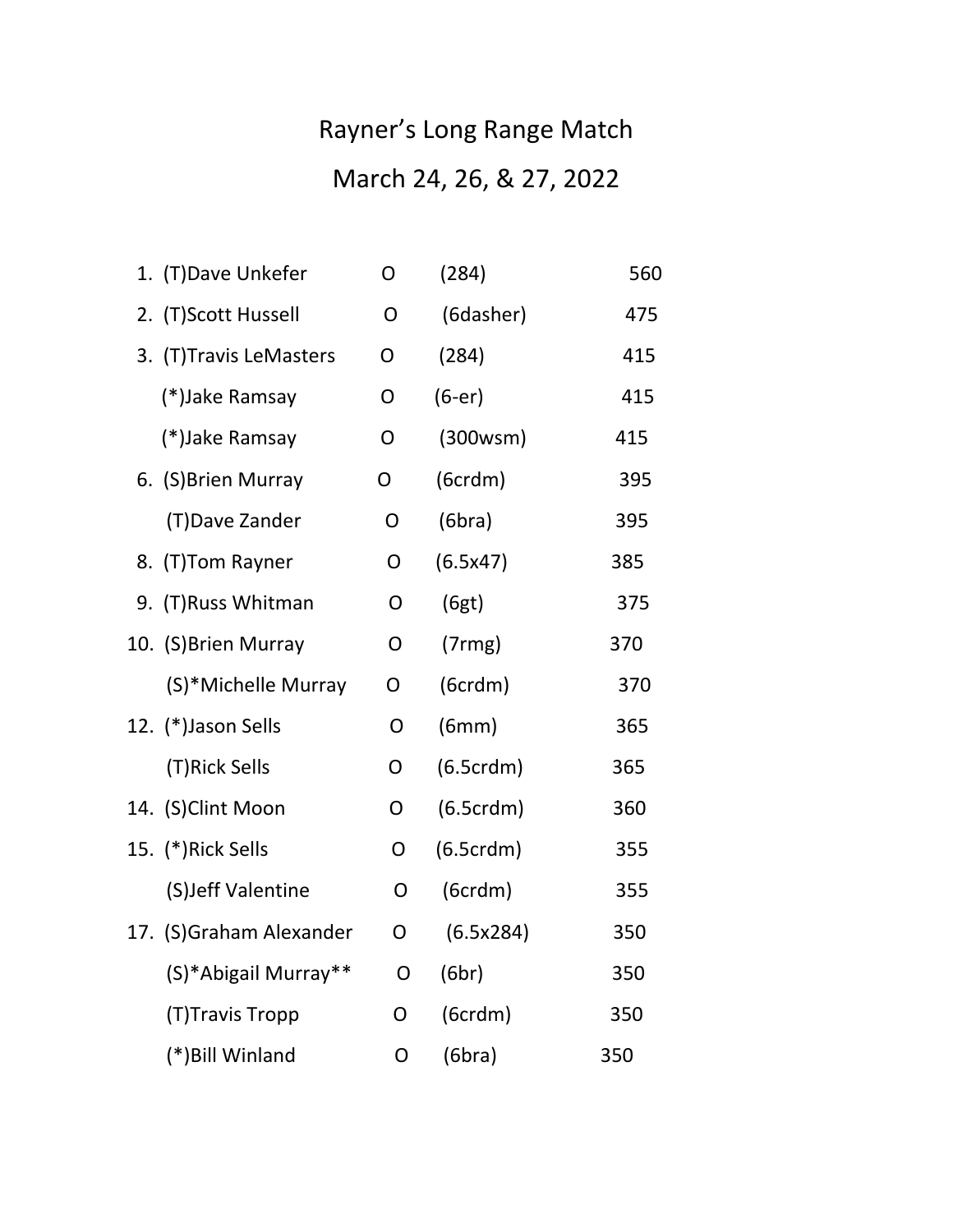| 21. (S)Kory Frederick     | O | (6.5crdm) | 345 |
|---------------------------|---|-----------|-----|
| (*)Dave Zander            | O | (6bra)    | 345 |
| 23. (*) Randy Wise        | Н | (223)     | 340 |
| 24. (*) Kevin Leezer      | O | (6.5crdm) | 335 |
| (S)Dave Poske             | O | (6.5x47)  | 335 |
| (S)*Elizabeth Stottsberry | O | (6.5crdm) | 335 |
| 27. (*) Tim Humphrey      | O | (6.5crdm) | 330 |
| 28. (*) Matt Leezer       | O | (6gt)     | 325 |
| (T) Dan Steyaert          | O | (6.5crdm) | 325 |
| 30. (*)Chris Blaney       | O | (6.5crdm) | 315 |
| 31. (S) Bill Winland      | O | (6bra)    | 305 |
| (S)Dave Zander            | O | (6bra)    | 305 |
| 33. (T) Paul Bodey        | O | (6.5v)    | 300 |
| (S) Kory Frederick        | O | (338L)    | 300 |
| 35. (T)Rob Fairburn       | O | (284w)    | 295 |
| (*)Chris Kirkpatrick      | O | (223)     | 295 |
| (T)Brian Livingston       | O | (6gt)     | 295 |
| (T)Dave Poske             | O | (6.5x47)  | 295 |
| (T) Dave Hall<br>39.      | O | (6gt)     | 290 |
| 40. (S) Matt Leezer       | O | (223)     | 285 |
| (S)Preston Metzger        | O | (6.5prc)  | 285 |
| (*)Tom Rayner             | O | (6.5x47)  | 285 |
| 43. (*) Mike Drake        | O | (6.5crdm) | 280 |
| (T)Tom Myers              | O | (6.5x284) | 280 |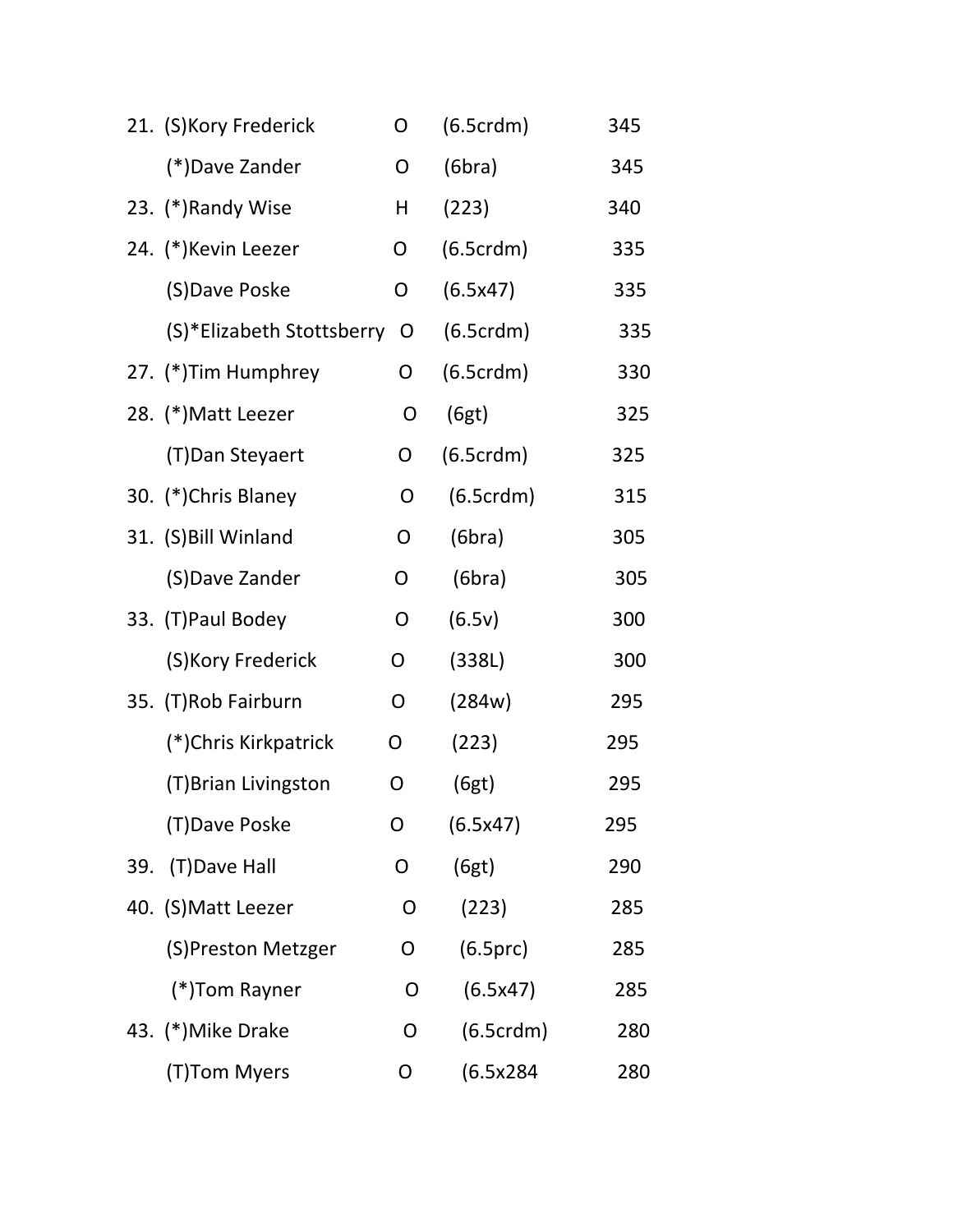| 45. (T)Jerry Goldfuss     | O            | (243w)     | 275 |
|---------------------------|--------------|------------|-----|
| (S)Jonathan Stottsberry   | O            | (6.5x47L)  | 275 |
| 47. (*) Joe Bell          | O            | (300norm)  | 270 |
| 48. (*) Billy Cherrington | O            | (6.5x55)   | 265 |
| 49. (*)Bob Barnhart       | O            | (6bra)     | 260 |
| 50. (S) Mark Ward         | O            | (6.5crdm)  | 255 |
| 51. (S)Rob Fairburn       | O            | (284w)     | 250 |
| (T)*Renee Myers           | O            | (6mmxc)    | 250 |
| (*)Jason Sells            | O            | (308)      | 250 |
| 54. (T)Graham Alexander   | O            | (6.5x284)  | 245 |
| (*)Mike Bunter            | $\mathsf{O}$ | (6.5crdm)  | 245 |
| (*)Todd Gesler            | H            | (6.5x47L)  | 245 |
| 57. (*)Joe Bell           | O            | (6.5crdm)  | 235 |
| 58. (S)Chris Carrish      | O            | (6.5)      | 215 |
| (*)Brandon Eakins         | O            | (6.5crdm)  | 215 |
| 60. (*)Tom Groves         | O            | (6.5crdm)  | 210 |
| (S)Tom Rayner             | O            | (223)      | 210 |
| 62. (S)Denny Brackney     | 0            | (7mm)      | 205 |
| (T) Harry Duell           | O            | (243w)     | 205 |
| 64. (*)Alex Pedder        | O            | (6.5crdm)  | 200 |
| 65. (T)Bob Brown          | O            | (6.5x06ai) | 190 |
| 66. (*) Rich Harris       | O            | (6crdm)    | 185 |
| 67. (S)Rob Ward           | O            | (6.5crdm)  | 175 |
| 68. (S)Zachary Piggott    | O            | (6mmarc)   | 140 |